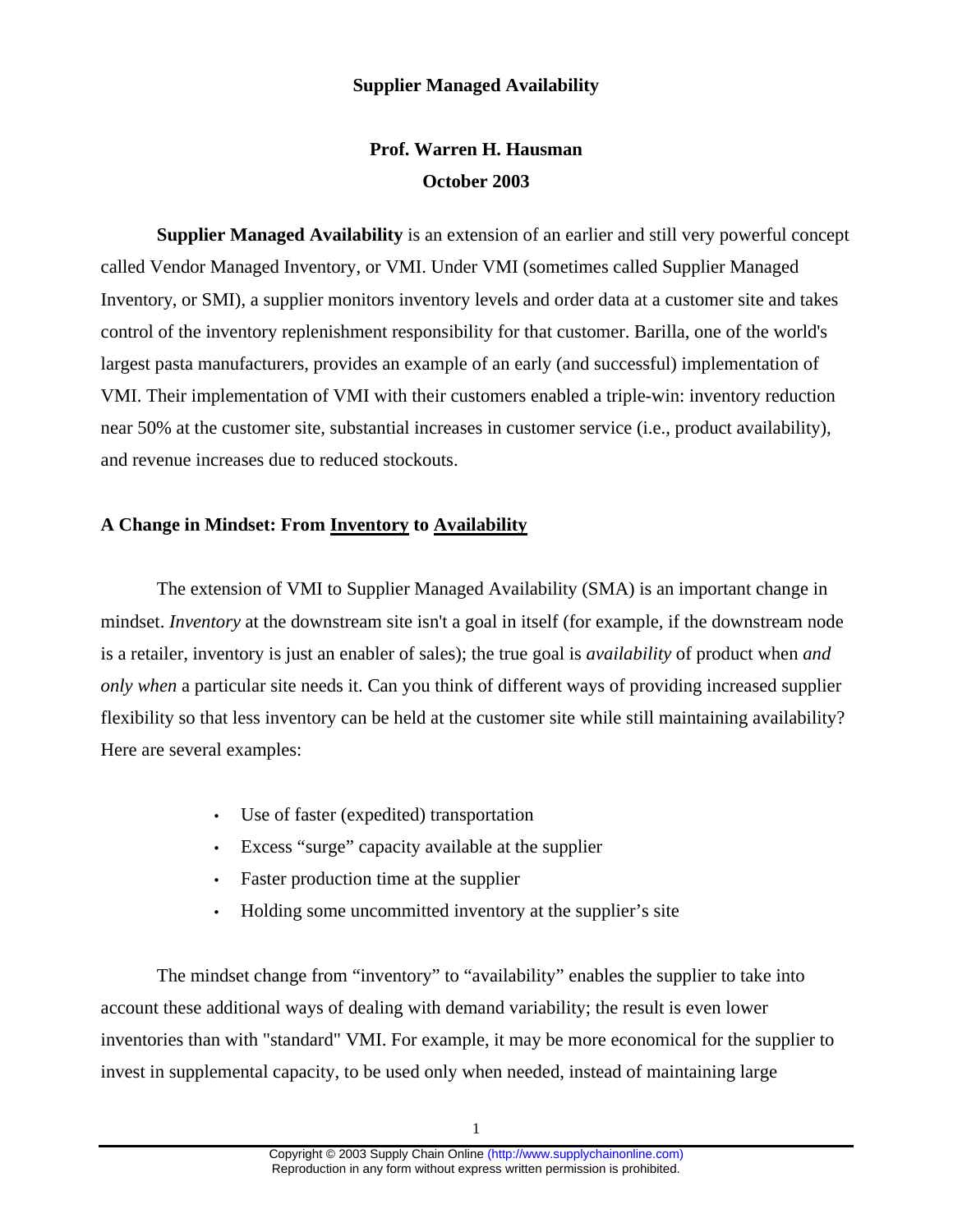quantities of inventory at a customer site; or the supplier may decide to pay for faster transportation on an as-needed basis.

J.C. Penney has recently partnered with a key overseas supplier of men's shirts in what we would call an SMA agreement.<sup>1</sup> The supplier uses point-of-sale (POS) and inventory information at Penney's stores to determine when to replenish the stores. The supplier replenishes each store directly and independently; product does not flow through J.C. Penney's traditional warehousing structure. Moreover, there are no minimum or maximum inventory level requirements placed on the supplier that are often used with VMI; the supplier is evaluated solely on availability of product in the store when the product is needed. Depending on the urgency of need at a particular store, the supplier may choose to ship the product much more rapidly by air (express) instead of using lessexpensive but slower shipping by ground or sea. Penney's managers call the results "phenomenal."<sup>2</sup>

Examine Figure 1 below. Without VMI/SMA, the supplier will see batched orders from the distributor that may not represent "true" end-customer demand. Also, there is no look-ahead; the timing of each order is unknown until it occurs. False demand signals and lack of information sharing lead to the "Bullwhip Effect", which can ripple upwards in the supply chain, raising costs and creating disruptions.

With VMI, the supplier sees the actual inventory levels at the customer's site in real time as well as daily consumption data. The supplier can use this information to *anticipate* the need for inventory replenishment, and optimize its production and distribution to match that anticipated need. But typical VMI agreements specify min-max levels of inventory, as shown, hence limiting the actions of the supplier. For many customers in a VMI scenario, these min-max levels provide reassurance that inventory will never drop below their comfort level, nor will it skyrocket out of control.

With SMA, we go a step beyond focusing on inventory and focus on *availability*; we also remove the min-max inventory requirements.<sup>3</sup> Now the supplier has additional options to choose from: he may choose to use a faster transport mode (as in the J.C. Penney case), or have surge

 $\overline{a}$ 

<sup>&</sup>lt;sup>1</sup> Wall Street Journal, September 11, 2003, p. 1.

 $<sup>2</sup>$  Ibid, p. 9.</sup>

 $3$  Alternatively, there could still be min-max levels under SMA, but they would be less restrictive than under VMI.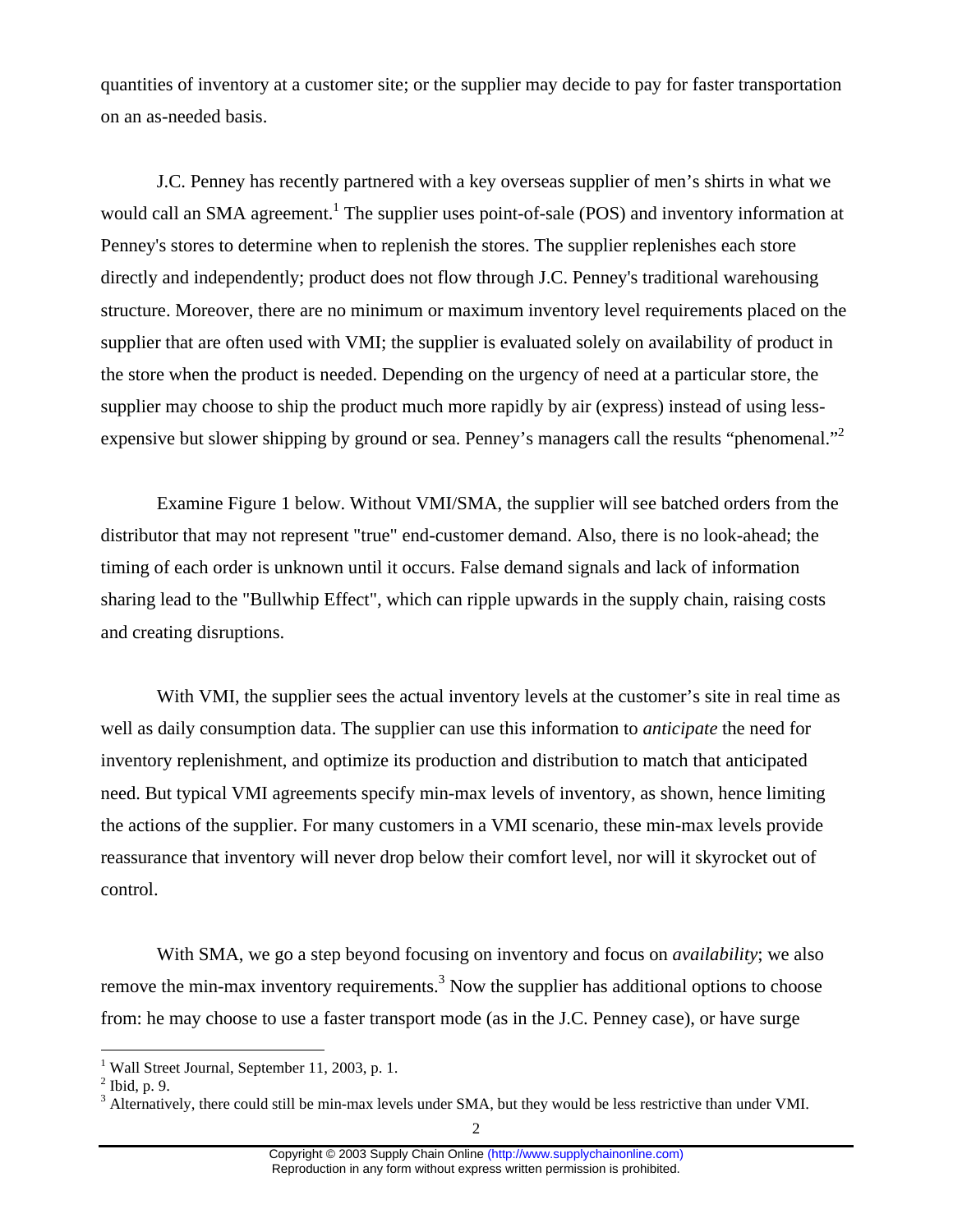capacity available at a moment's notice to ramp up when unexpected demand occurs. Note that in the figure, the inventory levels under SMA are lower than in the VMI case, since the supplier now has additional ways of providing availability without necessarily pushing more inventory on the customer.



can expedite replenishment when needed, and hence can operate at even lower inventory levels while still maintaining product availability.

Figure 1: Supplier Views in Non-VMI and VMI/SMA Systems

SMA could be called "VMI+" since it extends the supplier's options considerably. SMA works so well because the supplier has an incentive to provide availability downstream (in order to sell their product to customers, as with VMI), but the supplier also recognizes that there is a tradeoff between inventory held there (e.g., holding cost and obsolescence risk) and premium transportation and/or surge capacity at the factory.

For SMA to work in practice, just as with VMI, both parties must have information systems linked to one another so that the supplier can indeed view downstream inventory and consumption data at the customer's site. Then the supplier monitors that information and determines the most cost-effective way to meet projected availability requirements, rather than simply staying within predetermined min-max inventory targets. Under SMA, the supplier makes the economic tradeoff